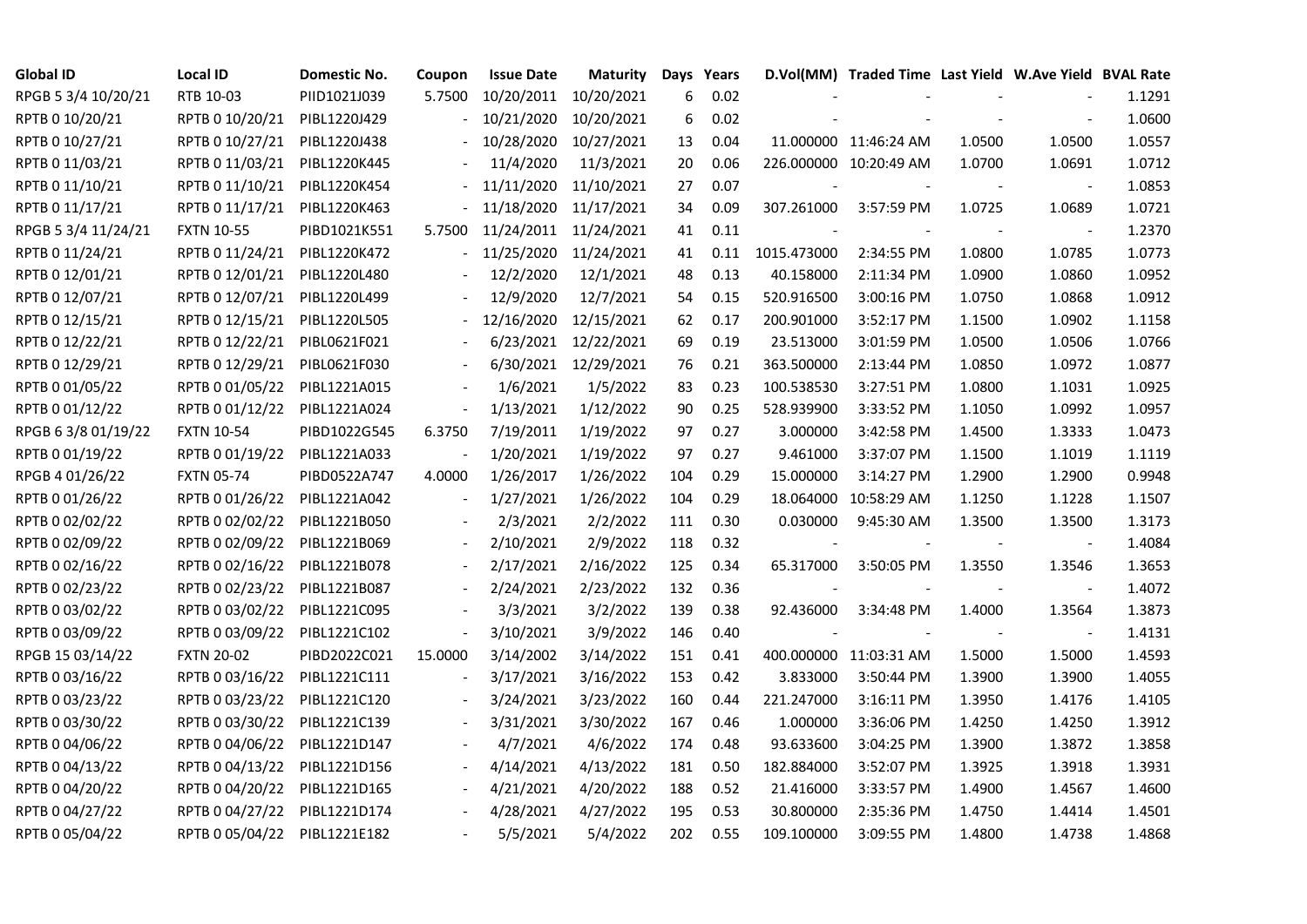| <b>Global ID</b>     | <b>Local ID</b>   | Domestic No. | Coupon                   | <b>Issue Date</b> | <b>Maturity</b>       |     | Days Years |                          | D.Vol(MM) Traded Time Last Yield W.Ave Yield BVAL Rate |        |                          |        |
|----------------------|-------------------|--------------|--------------------------|-------------------|-----------------------|-----|------------|--------------------------|--------------------------------------------------------|--------|--------------------------|--------|
| RPTB 0 05/11/22      | RPTB 0 05/11/22   | PIBL1221E191 |                          | 5/12/2021         | 5/11/2022             | 209 | 0.57       | 21.895000                | 2:22:35 PM                                             | 1.5050 | 1.5032                   | 1.4757 |
| RPTB 0 05/18/22      | RPTB 0 05/18/22   | PIBL1221E208 |                          | 5/19/2021         | 5/18/2022             | 216 | 0.59       | 4.360000                 | 2:32:26 PM                                             | 1.5000 | 1.5277                   | 1.5061 |
| RPTB 0 05/25/22      | RPTB 0 05/25/22   | PIBL1221E217 | $\overline{\phantom{a}}$ | 5/26/2021         | 5/25/2022             | 223 | 0.61       | 20.140000                | 9:58:44 AM                                             | 1.5500 | 1.5500                   | 1.5180 |
| RPTB 0 06/01/22      | RPTB 0 06/01/22   | PIBL1221F225 | $\blacksquare$           | 6/2/2021          | 6/1/2022              | 230 | 0.63       |                          |                                                        |        |                          | 1.4981 |
| RPTB 0 06/08/22      | RPTB 0 06/08/22   | PIBL1221F234 |                          | 6/9/2021          | 6/8/2022              | 237 | 0.65       |                          |                                                        |        | $\blacksquare$           | 1.4937 |
| RPTB 0 06/15/22      | RPTB 0 06/15/22   | PIBL1221F243 | $\blacksquare$           | 6/16/2021         | 6/15/2022             | 244 | 0.67       |                          | 1.188000 11:50:12 AM                                   | 1.5650 | 1.5729                   | 1.5219 |
| RPTB 0 06/22/22      | RPTB 0 06/22/22   | PIBL1221F252 | $\blacksquare$           | 6/23/2021         | 6/22/2022             | 251 | 0.69       |                          |                                                        |        | $\blacksquare$           | 1.5266 |
| RPTB 0 06/29/22      | RPTB 0 06/29/22   | PIBL1221F261 | $\blacksquare$           | 6/30/2021         | 6/29/2022             | 258 | 0.71       |                          |                                                        |        | $\sim$                   | 1.5511 |
| RPGB 4 3/4 07/04/22  | <b>FXTN 03-24</b> | PIBD0322G247 | 4.7500                   | 7/4/2019          | 7/4/2022              | 263 | 0.72       | 627.000000               | 3:15:08 PM                                             | 1.6200 | 1.5458                   | 1.5399 |
| RPTB 0 07/06/22      | RPTB 0 07/06/22   | PIBL1221G279 | $\blacksquare$           | 7/7/2021          | 7/6/2022              | 265 | 0.73       |                          |                                                        |        | $\blacksquare$           | 1.5205 |
| RPTB 0 07/13/22      | RPTB 0 07/13/22   | PIBL1221G288 | $\overline{\phantom{a}}$ | 7/14/2021         | 7/13/2022             | 272 | 0.75       |                          |                                                        |        | $\overline{\phantom{a}}$ | 1.5668 |
| RPTB 0 07/20/22      | RPTB 0 07/20/22   | PIBL1221G297 | $\blacksquare$           | 7/21/2021         | 7/20/2022             | 279 | 0.76       |                          |                                                        |        | $\blacksquare$           | 1.5650 |
| RPTB 0 07/27/22      | RPTB 0 07/27/22   | PIBL1221G304 | $\blacksquare$           | 7/28/2021         | 7/27/2022             | 286 | 0.78       |                          |                                                        |        | $\blacksquare$           | 1.5767 |
| RPGB 4 7/8 08/02/22  | <b>FXTN 10-56</b> | PIBD1022H562 | 4.8750                   | 8/2/2012          | 8/2/2022              | 292 | 0.80       |                          |                                                        |        | $\omega$                 | 1.5847 |
| RPTB 0 08/03/22      | RPTB 0 08/03/22   | PIBL1221H312 |                          | 8/4/2021          | 8/3/2022              | 293 | 0.80       |                          | 125.000000 11:04:29 AM                                 | 1.5750 | 1.5792                   | 1.5834 |
| RPTB 0 08/10/22      | RPTB 0 08/10/22   | PIBL1221H321 |                          | 8/11/2021         | 8/10/2022             | 300 | 0.82       |                          |                                                        |        |                          | 1.5920 |
| RPTB 0 08/17/22      | RPTB 0 08/17/22   | PIBL1221H330 | $\blacksquare$           | 8/18/2021         | 8/17/2022             | 307 | 0.84       | 3.300000                 | 2:31:30 PM                                             | 1.5750 | 1.5750                   | 1.6257 |
| RPTB 0 08/24/22      | RPTB 0 08/24/22   | PIBL1221H349 | $\overline{\phantom{a}}$ | 8/25/2021         | 8/24/2022             | 314 | 0.86       |                          |                                                        |        | $\blacksquare$           | 1.5896 |
| RPTB 0 08/31/22      | RPTB 0 08/31/22   | PIBL1221I357 |                          | 9/1/2021          | 8/31/2022             | 321 | 0.88       | 0.213000                 | 3:32:25 PM                                             | 1.5800 | 1.5800                   | 1.5891 |
| RPTB 0 09/07/22      | RPTB 0 09/07/22   | PIBL1221I366 | $\overline{\phantom{a}}$ | 9/8/2021          | 9/7/2022              | 328 | 0.90       | 0.111000                 | 9:37:19 AM                                             | 1.5850 | 1.5850                   | 1.6341 |
| RPGB 4 3/4 09/13/22  | <b>FXTN 10-57</b> | PIBD10221570 | 4.7500                   | 9/13/2012         | 9/13/2022             | 334 | 0.91       |                          |                                                        |        | $\overline{\phantom{a}}$ | 1.7896 |
| RPTB 0 09/14/22      | RPTB 0 09/14/22   | PIBL1221I375 |                          | 9/15/2021         | 9/14/2022             | 335 | 0.92       |                          |                                                        |        |                          | 1.5934 |
| RPTB 0 09/21/22      | RPTB 0 09/21/22   | PIBL1221I384 |                          | 9/22/2021         | 9/21/2022             | 342 | 0.94       |                          |                                                        |        |                          | 1.6204 |
| RPTB 0 09/28/22      | RPTB 0 09/28/22   | PIBL1221I393 |                          | 9/29/2021         | 9/28/2022             | 349 | 0.96       |                          | 29.334000 11:10:39 AM                                  | 1.5900 | 1.5893                   | 1.5932 |
| RPTB 0 10/05/22      | RPTB 0 10/05/22   | PIBL1221J409 | $\blacksquare$           | 10/6/2021         | 10/5/2022             | 356 | 0.98       | 45.350000                | 3:11:54 PM                                             | 1.5870 | 1.5861                   | 1.6045 |
| RPTB 0 10/12/22      | RPTB 0 10/12/22   | PIBL1221J418 | $\overline{\phantom{a}}$ | 10/13/2021        | 10/12/2022            | 363 | 0.99       | 416.978000               | 3:33:20 PM                                             | 1.5900 | 1.5851                   | 1.5852 |
| RPGB 12 3/4 10/17/22 | <b>FXTN 20-03</b> | PIBD2022J033 | 12.7500                  |                   | 10/17/2002 10/17/2022 | 368 | 1.01       |                          |                                                        |        | $\blacksquare$           | 1.7050 |
| RPGB 4 5/8 12/04/22  | RTB 05-11         | PIID0522L114 | 4.6250                   | 12/4/2017         | 12/4/2022             | 416 | 1.14       | 36.070000                | 3:52:25 PM                                             | 2.0000 | 1.7930                   | 1.9134 |
| RPGB 4 12/06/22      | <b>FXTN 10-58</b> | PIBD1022L585 | 4.0000                   | 12/6/2012         | 12/6/2022             | 418 | 1.14       | 0.550000                 | 3:38:10 PM                                             | 2.0000 | 1.9818                   | 1.6692 |
| RPGB 4 3/8 02/11/23  | RTB 03-10         | PIID0323B101 | 4.3750                   | 2/11/2020         | 2/11/2023             | 485 | 1.33       | 4.100000                 | 3:51:48 PM                                             | 2.0000 | 2.0000                   | 1.8468 |
| RPGB 13 02/20/23     | <b>FXTN 20-04</b> | PIBD2023B048 | 13.0000                  | 2/20/2003         | 2/20/2023             | 494 | 1.35       |                          |                                                        |        |                          | 1.8889 |
| RPGB 5 1/2 03/08/23  | <b>FXTN 05-75</b> | PIBD0523C752 | 5.5000                   | 3/8/2018          | 3/8/2023              | 510 | 1.40       | 3.500000                 | 3:35:04 PM                                             | 1.9200 | 1.9243                   | 1.9398 |
| RPGB 3 1/2 04/21/23  | <b>FXTN 07-58</b> | PIBD0723D588 | 3.5000                   | 4/21/2016         | 4/21/2023             | 554 | 1.52       | 4.314000                 | 3:10:05 PM                                             | 2.0250 | 2.0250                   | 1.8980 |
| RPGB 11 7/8 05/29/23 | <b>FXTN 20-05</b> | PIBD2023E054 | 11.8750                  | 5/29/2003         | 5/29/2023             | 592 | 1.62       | $\overline{\phantom{a}}$ |                                                        |        |                          | 2.0319 |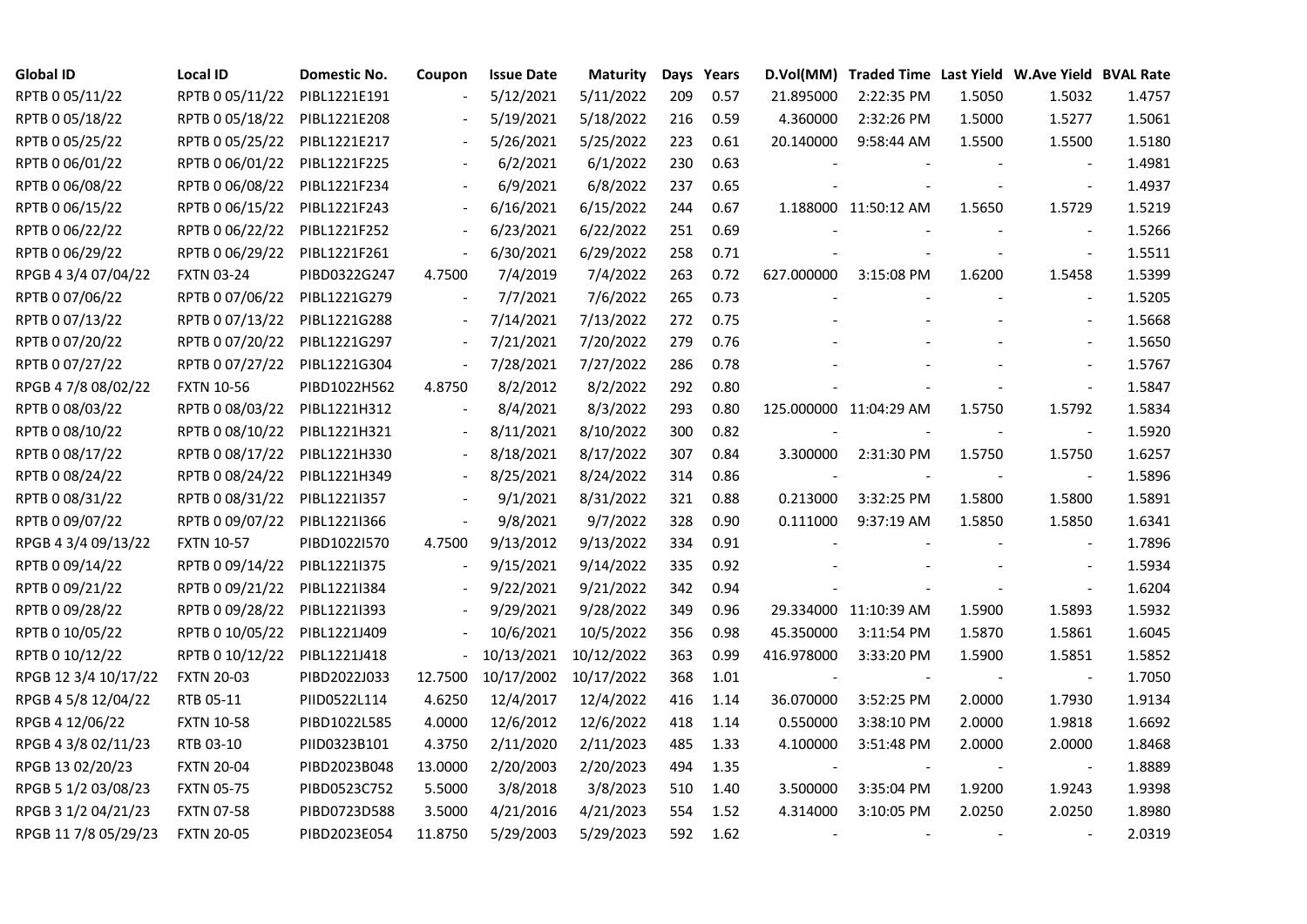| <b>Global ID</b>     | <b>Local ID</b>   | Domestic No. | Coupon  | <b>Issue Date</b> | <b>Maturity</b>  |     | Days Years |             | D.Vol(MM) Traded Time Last Yield W.Ave Yield BVAL Rate |        |                          |        |
|----------------------|-------------------|--------------|---------|-------------------|------------------|-----|------------|-------------|--------------------------------------------------------|--------|--------------------------|--------|
| RPGB 3 1/4 08/15/23  | RTB 10-04         | PIID1023H046 | 3.2500  | 8/15/2013         | 8/15/2023        | 670 | 1.83       | 65.800000   | 3:46:40 PM                                             | 2.5000 | 2.4586                   | 2.1713 |
| RPGB 2 3/8 09/10/23  | <b>FXTN 03-25</b> | PIBD0323I252 | 2.3750  | 9/10/2020         | 9/10/2023        | 696 | 1.91       | 0.500000    | 3:21:09 PM                                             | 2.2250 | 2.2250                   | 2.2270 |
| RPGB 11 3/8 10/23/23 | <b>FXTN 20-06</b> | PIBD2023J068 | 11.3750 | 10/23/2003        | 10/23/2023       | 739 | 2.02       |             |                                                        |        | $\overline{\phantom{a}}$ | 2.2455 |
| RPGB 2 3/8 03/09/24  | RTB 03-11         | PIID0324C115 | 2.3750  | 3/9/2021          | 3/9/2024         | 877 | 2.40       | 210.500000  | 3:08:32 PM                                             | 2.4000 | 2.4245                   | 2.4375 |
| RPGB 6 1/4 03/12/24  | RTB 05-12         | PIID0524C129 | 6.2500  | 3/12/2019         | 3/12/2024        | 880 | 2.41       | 1.300000    | 3:44:31 PM                                             | 2.8500 | 2.6404                   | 2.5247 |
| RPGB 4 1/2 04/20/24  | <b>FXTN 07-59</b> | PIBD0724D595 | 4.5000  | 4/20/2017         | 4/20/2024        | 919 | 2.52       |             |                                                        |        | $\overline{\phantom{a}}$ | 2.4879 |
| RPGB 12 3/8 06/03/24 | <b>FXTN 20-07</b> | PIBD2024F075 | 12.3750 | 6/3/2004          | 6/3/2024         | 963 | 2.64       |             |                                                        |        | $\sim$                   | 2.5472 |
| RPGB 12 7/8 08/05/24 | <b>FXTN 20-08</b> | PIBD2024H086 | 12.8750 | 8/5/2004          | 8/5/2024 1,026   |     | 2.81       |             |                                                        |        | $\blacksquare$           | 2.6320 |
| RPGB 4 1/8 08/20/24  | <b>FXTN 10-59</b> | PIBD1024H595 | 4.1250  | 8/20/2014         | 8/20/2024 1,041  |     | 2.85       | 4.593872    | 3:02:28 PM                                             | 2.7500 | 2.7500                   | 2.5803 |
| RPGB 4 1/4 10/17/24  | <b>FXTN 05-76</b> | PIBD0524J762 | 4.2500  | 10/17/2019        | 10/17/2024 1,099 |     | 3.01       |             |                                                        |        | $\overline{\phantom{a}}$ | 2.6134 |
| RPGB 13 3/4 11/11/24 | <b>FXTN 20-09</b> | PIBD2024K091 | 13.7500 | 11/11/2004        | 11/11/2024 1,124 |     | 3.08       |             |                                                        |        | $\blacksquare$           | 2.7631 |
| RPGB 5 3/4 04/12/25  | <b>FXTN 07-61</b> | PIBD0725D618 | 5.7500  | 4/12/2018         | 4/12/2025 1,276  |     | 3.49       | 1.500000    | 2:25:25 PM                                             | 3.0000 | 3.0000                   | 2.9634 |
| RPGB 12 1/8 04/14/25 | <b>FXTN 20-10</b> | PIBD2025D103 | 12.1250 | 4/14/2005         | 4/14/2025 1,278  |     | 3.50       |             |                                                        |        | $\blacksquare$           | 2.9660 |
| RPGB 2 5/8 08/12/25  | RTB 05-13         | PIID0525H130 | 2.6250  | 8/12/2020         | 8/12/2025 1,398  |     | 3.83       | 316.415000  | 3:57:48 PM                                             | 3.0775 | 3.0637                   | 3.0709 |
| RPGB 3 5/8 09/09/25  | <b>FXTN 10-60</b> | PIBD10251608 | 3.6250  | 9/9/2015          | 9/9/2025 1,426   |     | 3.90       |             | 4.500000 10:04:20 AM                                   | 3.2800 | 3.2800                   | 3.0536 |
| RPGB 12 1/8 10/20/25 | <b>FXTN 20-11</b> | PIBD2025J116 | 12.1250 | 10/20/2005        | 10/20/2025 1,467 |     | 4.02       |             |                                                        |        |                          | 3.2145 |
| RPGB 18 1/4 11/29/25 | <b>FXTN 25-01</b> | PIBD2525K015 | 18.2500 | 11/29/2000        | 11/29/2025 1,507 |     | 4.13       |             |                                                        |        | $\sim$                   | 3.2648 |
| RPGB 10 1/4 01/19/26 | <b>FXTN 20-12</b> | PIBD2026A122 | 10.2500 | 1/19/2006         | 1/19/2026 1,558  |     | 4.27       |             |                                                        |        | $\bar{\phantom{a}}$      | 3.3290 |
| RPGB 6 1/4 02/14/26  | <b>FXTN 07-62</b> | PIBD0726B627 | 6.2500  | 2/14/2019         | 2/14/2026 1,584  |     | 4.34       | 0.150000    | 9:36:03 AM                                             | 3.3500 | 3.3500                   | 3.1906 |
| RPGB 3 3/8 04/08/26  | <b>FXTN 05-77</b> | PIBD0526D772 | 3.3750  | 4/8/2021          | 4/8/2026 1,637   |     | 4.48       | 1759.205000 | 3:57:53 PM                                             | 3.7100 | 3.6553                   | 3.6997 |
| RPGB 3 1/2 09/20/26  | RTB 10-05         | PIID1026I057 | 3.5000  | 9/20/2016         | 9/20/2026 1,802  |     | 4.93       | 3.000000    | 2:52:38 PM                                             | 3.7500 | 3.7500                   | 3.5644 |
| RPGB 6 1/4 10/20/26  | RTB 15-01         | PIID1526J019 | 6.2500  | 10/20/2011        | 10/20/2026 1,832 |     | 5.02       |             |                                                        |        | $\overline{\phantom{a}}$ | 3.6729 |
| RPGB 8 12/07/26      | <b>FXTN 20-13</b> | PIBD2026L139 | 8.0000  | 12/7/2006         | 12/7/2026 1,880  |     | 5.15       |             | 5.295000 10:32:57 AM                                   | 4.0100 | 4.0100                   | 3.7262 |
| RPGB 5 3/8 03/01/27  | RTB 15-02         | PIID1527C023 | 5.3750  | 3/1/2012          | 3/1/2027 1,964   |     | 5.38       |             |                                                        |        | $\overline{\phantom{a}}$ | 3.7442 |
| RPGB 4 3/4 05/04/27  | <b>FXTN 10-61</b> | PIBD1027E617 | 4.7500  | 5/4/2017          | 5/4/2027 2,028   |     | 5.55       | 1000.000000 | 3:56:54 PM                                             | 4.0000 | 3.7200                   | 3.9754 |
| RPGB 8 5/8 09/06/27  | <b>FXTN 20-14</b> | PIBD2027I140 | 8.6250  | 9/6/2007          | 9/6/2027 2,153   |     | 5.90       |             |                                                        |        | $\blacksquare$           | 4.0297 |
| RPGB 6 1/4 03/22/28  | <b>FXTN 10-63</b> | PIBD1028C635 | 6.2500  | 3/22/2018         | 3/22/2028 2,351  |     | 6.44       |             | 26.470000 11:43:38 AM                                  | 4.5000 | 4.4847                   | 4.3646 |
| RPGB 3 5/8 04/22/28  | <b>FXTN 07-64</b> | PIBD0728D649 | 3.6250  | 4/22/2021         | 4/22/2028 2,382  |     | 6.52       | 137.820000  | 2:29:58 PM                                             | 4.3500 | 4.4241                   | 4.4414 |
| RPGB 3 3/4 08/12/28  | <b>FXTN 07-65</b> | PIBD0728H654 | 3.7500  | 8/12/2021         | 8/12/2028 2,494  |     | 6.83       |             | 58.913000 10:52:15 AM                                  | 4.2750 | 4.2750                   | 4.2330 |
| RPGB 9 1/2 12/04/28  | <b>FXTN 20-15</b> | PIBD2028L151 | 9.5000  | 12/4/2008         | 12/4/2028 2,608  |     | 7.14       |             |                                                        |        |                          | 4.4169 |
| RPGB 67/8 01/10/29   | <b>FXTN 10-64</b> | PIBD1029A644 | 6.8750  | 1/10/2019         | 1/10/2029 2,645  |     | 7.24       |             | 69.500000 10:31:04 AM                                  | 4.4500 | 4.4500                   | 4.4493 |
| RPGB 8 3/4 05/27/30  | <b>FXTN 20-16</b> | PIBD2030E166 | 8.7500  | 5/27/2010         | 5/27/2030 3,147  |     | 8.62       |             |                                                        |        | $\blacksquare$           | 4.7111 |
| RPGB 2 7/8 07/09/30  | <b>FXTN 10-65</b> | PIBD1030G655 | 2.8750  | 7/9/2020          | 7/9/2030 3,190   |     | 8.73       | 50.000000   | 2:19:24 PM                                             | 4.8000 | 4.8000                   | 4.7446 |
| RPGB 12 1/2 07/28/30 | <b>FXTN 25-02</b> | PIBD2530G029 | 12.5000 | 7/28/2005         | 7/28/2030 3,209  |     | 8.79       |             |                                                        |        | $\overline{\phantom{a}}$ | 4.7379 |